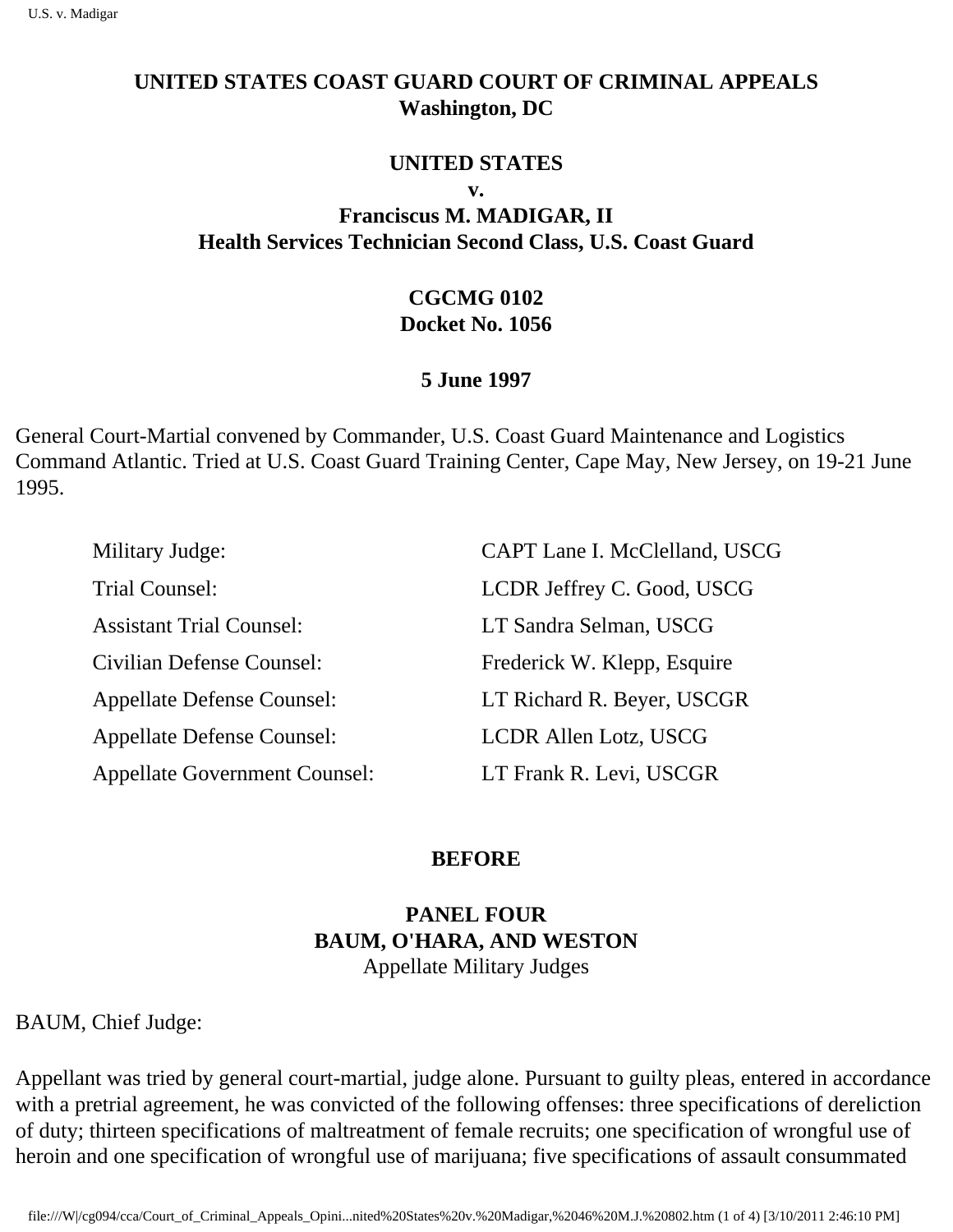U.S. v. Madigar

by battery by subjecting female recruits to unnecessary X-ray procedures; and seven specifications of indecent assault of female recruits, in violation of Articles 92, 93, 112a, 128 and 134, Uniform Code of Military Justice (UCMJ). The judge sentenced appellant to a dishonorable discharge, confinement for ten years, forfeiture of all pay and allowances, and reduction to pay grade E-1. The convening authority reduced the confinement to seven years and six months in accordance with the terms of the pretrial agreement, but otherwise approved the sentence as adjudged. Before this Court, appellant has challenged this Court's jurisdiction based on an assertion of a defective civilian judicial appointment That assignment has been found to be without merit by the U.S. Supreme Court, *Edmond v United States*, \_\_\_ U.S. \_\_\_, 65 U.S.L.W. 4362 (1997), and is rejected for that reason. Appellant also contends that his pleas of guilty to assault and battery by exposing female recruits to unnecessary X-rays are improvident. That assignment will be addressed.

## **ASSAULT AND BATTERY BY X-RAY**

Appellant, a Health Services Technician Second Class, whose duty at the Coast Guard Recruit Training Center, Cape May, New Jersey, was that of X-ray technician at the Center's Medical Clinic, pled guilty to five specifications of assault by unlawfully exposing female recruits to X-ray radiation by making unnecessary X-ray images of their bodies. The inquiry into the providence of appellant's pleas established that he, indeed, took the X-rays alleged and that they had not been ordered by a doctor and, in fact, were not medically indicated. Nevertheless, he now contends that those guilty pleas were improvident because an X-ray is insufficient to constitute the harmful or offensive touching necessary to support such an assault. He asserts that a physical touching of the victim is necessary for the offense and that X-ray radiation does not amount to such a touching.

Appellant is correct that one of the elements of assault consummated by a battery, the type of assault encompassed by these specifications, requires bodily harm, which is defined as any offensive touching, however slight. Manual for Courts-Martial, 1995 Edition (MCM 1995), Part IV, ¶54. b(2)(a) & c(1)(a). Moreover, as indicated by appellant, all the examples of battery in MCM 1995, Part IV, ¶54. c(2)(c) involve a physical touching of the victim by something solid. Those examples, however, are by no means exhaustive. Neither they nor any other provision of the MCM expressly preclude the possibility that a force, such as X-ray radiation, passing through the body may constitute the requisite touching. Non-solids such as smoke and chemical gas have been found by other courts to be agents of assault and battery. *United States v. Banks*, 39 M.J. 571 (NMCMR 1993) (smoke), and *United States v. Schroder*, 47 CMR 430 (ACMR 1973 (chemical gas).

Appellant, however, says that he has found no military or civilian reported cases in which a person has been criminally convicted of assault and battery for unnecessary exposure to X-rays. No criminal case cites of this nature have been provided by the Government either, nor have any been discovered by this Court. While no assault and battery cases have been found, the Government does cite one reported civilian decision involving manslaughter in which a physician was charged with criminal negligence by exposing a patient to excessive X-rays. In that case, *State v. Lester*, 149 N.W. 297, 298, (Minn. 1914), the Supreme Court of Minnesota upheld the manslaughter indictment and, in so doing, took judicial notice that X-ray machines sometimes inflict serious burns. The military judge in the instant case also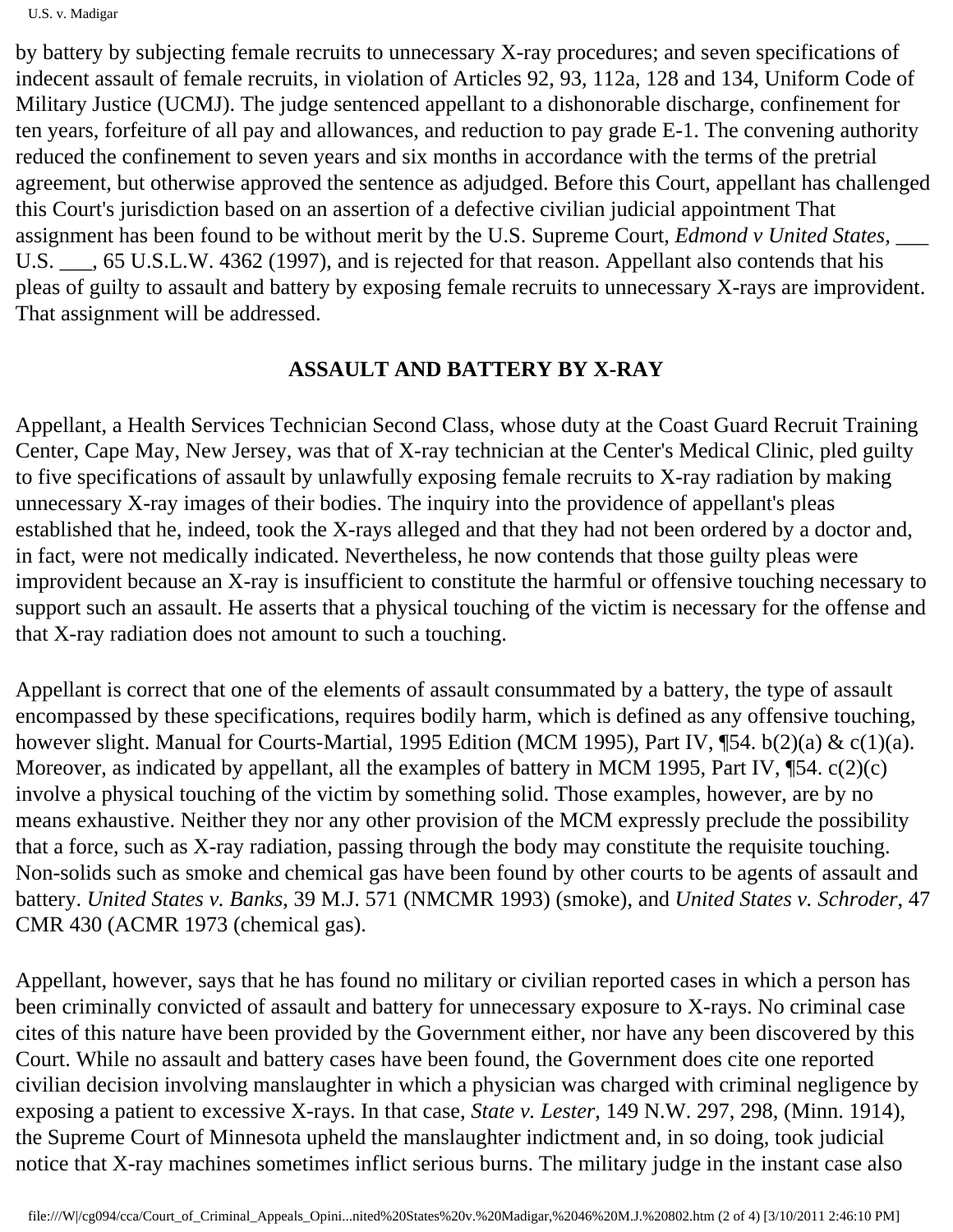took judicial notice of the effect of X-rays. After appellant's counsel affirmatively agreed that such notice could be taken, the judge noted the following:

X-rays [sic] images of the body are formed by directing at the body a stream of X-ray radiation which is something that cannot be seen but which passes through the body in varying degrees depending on the type of body tissue.

It passes through bones and other tissues in greater or lesser degree. Whatever portion of the radiation passes through strikes an X-ray film that's placed on the other side of the body. When X-ray radiation strikes the special material of the X-ray film, it causes changes to the material which forms, essentially, a picture of the bones and to some extent the other structures of the body.

But in passing through the body, the X-ray radiation can damage parts of cells of the body, so that if a great many such exposures are suffered by the body, eventually disease or deterioration of the body can result.

## R. 27&28.

Appellant's contention that X-rays do not constitute harmful touching runs counter to these judicially noted facts, which, standing alone, are sufficient proof of a battery's harmful touching element. *United States v. Townsend*, 46 M.J. 517, 521 (C.G.Ct.Crim.App. 1997). Furthermore, appellant's assertion flies in the face of the examples of bodily harm resulting from unnecessary or negligent exposure to X-rays that can be found in reported civil liability cases; *e.g. Greenberg v. Post*, 19 So. 2d 714 (Fla. 1944) (beautician held liable for burns suffered by plaintiff while undergoing treatment by defendant to remove superfluous facial hair); *George v. Shannon*, 142 P 967 (Kan. 1914) (judgment against physician affirmed where plaintiff had been burned by X-ray machine); *Frederick v. Strouse*, 149 A. 318 (Pa. 1930) (Plaintiff recovered for burns from X-ray machine); and numerous similar cases at 41 ALR2d 329.

Additionally, while no criminal conviction for assault and battery by X-ray has been found, at least one tort case has been reported with features similar to those before the Court. Here, we have offenses in which a second class petty officer caused Coast Guard recruits to submit to X-ray procedures for which there was neither a doctor's authorization nor a medical necessity. In so doing, advantage was taken of these young women by an authority figure solely for his own personal reasons and gratification. In *Irwin v. Arrendale*, 159 S.E. 2d 719 (Ga. 1967), a prisoner brought a tort action for assault and battery against the medical director of the State Prison, alleging that the plaintiff had been forcibly X-rayed without consent and without a sound reason. It was further alleged that the taking of X-rays was "solely and only because defendant had power over plaintiff and wanted to take advantage of the same." A demurrer to the petition was overruled by the Georgia Court of Appeals, holding that a cause of action had been stated for technical assault and battery by, among other things, radiation penetration. *Id* at 726.